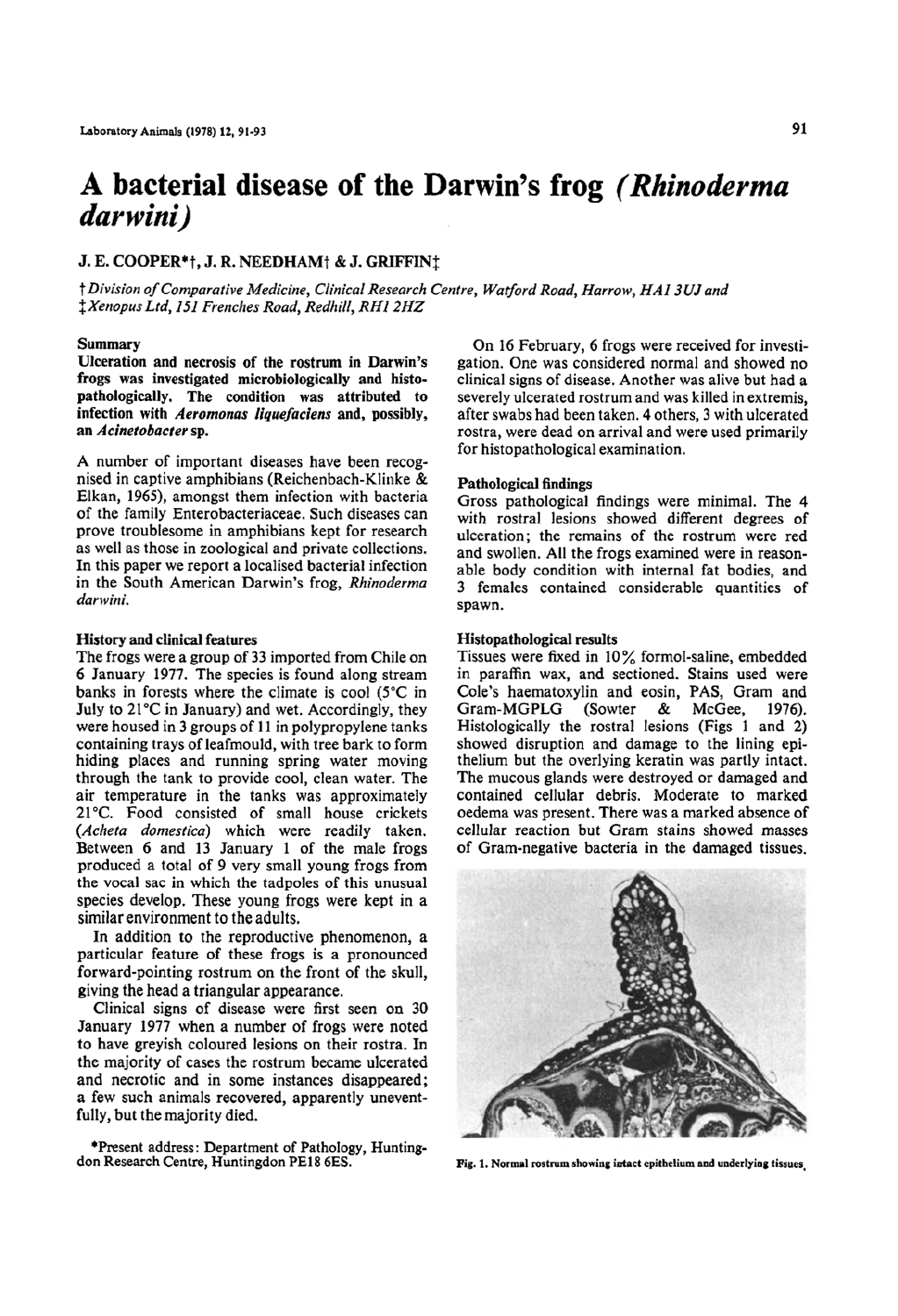

Fig. 2. Affected rostrum: note swelling of base, truncated tip and<br>necrotic epithelium.

Gram-MGPLG stains confirmed that these were Gram-negative cocci and bacilli. Other organs showed a variety of lesions which were relatively minor: other than in a frog which had a severe pneumonia.

### Microbiology

Direct smears of infected lesions from unfixed animals showed many Gram-negative bacteria, mainly rod-shaped, and desquamated cells but no protozoa, fungi or other organisms. Bacteriological and mycological examination of the swabs from the infected rostral lesion of one of the clinically affected frogs were carried out using a variety of media and subsequent culture at 2 temperatures. 2 swabs were taken from the rostrum using 'Calgiswabs' (ref 65-150-15; A. R. Horwell, 2 Grangeway, Kilburn High Road, London, NW6 2BP), the first for mycological examination and the other for bacteriological examination. The first swab was plated on to 2 Sabouraud dextrose-agar plates, one of these being incubated at 37°C, the other at 22°C, for 7 days with inspection for growth every 48 h. The other swab was inoculated on to 2 bloodagar plates and was then placed in Robertson's cooked meat medium. 1 plate was incubated at 22°C and both other media at 37°C for 18 h. Following this, subcultures of the cooked meat medium were made on to 2 additional blood-agar plates; 1 plate being incubated anaerobically at 37°C, the other aerobically. After incubation any colonies of bacteria were identified according to Cowan & Steel (1966).

## Microbiological results

3 species of bacteria were isolated; Aeromonas liquefaciens, Citrobacter freundii, and an Acinetobacter sp. The organisms showed different growth characteristics. The Aeromonas sp. and Acinetobacter sp. could be isolated from all media used, whereas Citrobacter freundii was only recovered from the blood agar subcultures of the cooked meat medium. Interestingly, it was noted that the Acinetobacter sp. was recovered in its coccal form. After 7 days no growth was observed on either of the Sabouraud dextrose-agar plates.

## **Discussion**

Bacteriological examination was limited to a single frog, but nevertheless interesting results were obtained. The isolation of the coccal form of Acinetobacter sp. was not expected and its role in the infection cannot be judged. However the Gram-MGPLG stains did demonstrate the presence of Gram-negative cocci in the other frogs and it may therefore have been involved.

Although precise quantitative studies were not carried out on the swab it was noted that the Aeromonas sp. was recovered in greater quantities than the Acinetobacter sp. Further, very few colonies of Citrobacter freundii were obtained after passage in cooked meat and hence Aeromonas sp. was regarded as the dominant organism.

The condition described, based on the bacteriological results, appears to be a localised lesion associated with Aeromonas liquefaciens and, possibly, an Acinetobacter sp. It seems probable, though not yet proved, that a predisposing factor in the disease was damage to the prominent rostrum, permitting entry and multiplication of the organisms. Although bacteriology was only performed on 1 animal, the histological demonstration of Gram-negative bacteria in the tissues of the other 4 frogs adds weight to a bacterial aetiology for this condition. The Gram-MGPLG stain proved very useful in this respect and should be considered whenever a Gram-negative infection is suspected. Death was probably due to secondary infection such as pneumonia, or dehydration associated with ulceration.

Aeromonas spp. are recognised pathogens in amphibians and as Reichenbach-Klinke & Elkan (1965) point out, can be responsible for devastating epizootics and a high mortality rate. Under such circumstances the disease is usually termed 'red leg', although haemorrhages are commonly found in tissues other than the limbs. In the cases described in this paper the disease showed a rather different clinico-pathological picture and it is on account of this, coupled with the relative rarity and unusual biology of the host, that the outbreak is reported here.

## Acknowledgements

We are grateful to Mr C. Sowter for his assistance with the cutting of histological sections and, in particular, the preparation of Gram-MGPLG stained material. Dr E. Elkan very kindly examined the tissues of one frog.